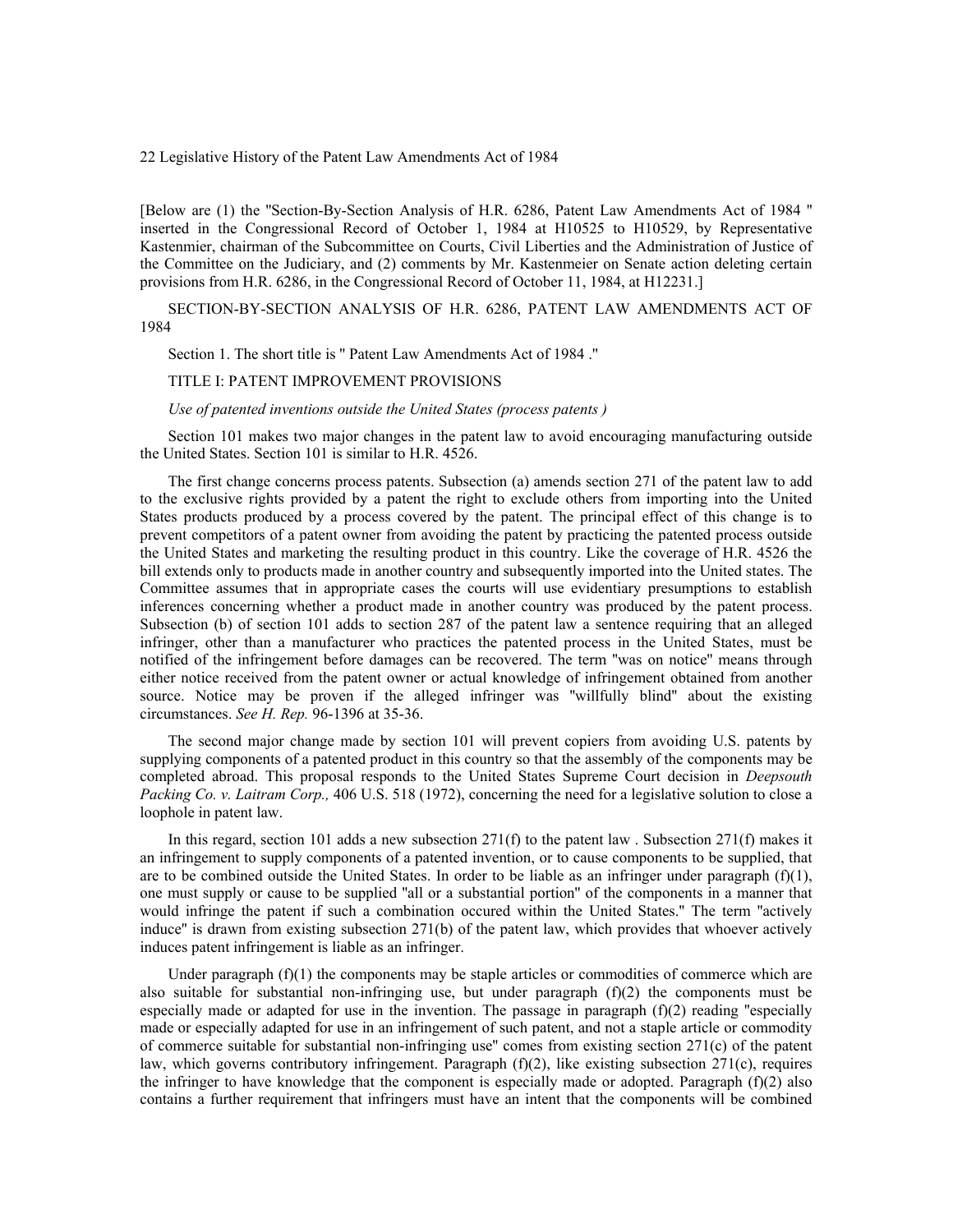outside of the United States in a manner that would infringe if the combination occurred within the United States.

#### *Statutory invention registration*

Section 102 of the bill adds a new section 156 to title 35. United States Code. The new section established an optional procedure by which an inventor may secure patent protection which is strictly defensive in nature.

Under current law, there is no simple, practical method by which an inventor can protect his ability to exploit the invention without obtaining a patent. The new procedure created by section 102 would confer on an inventor the same rights that a patent provides to prevent others from patenting the invention. However, it would not permit the holder to exclude others from making, using or selling the invention.

The new procedure is to be known as a Statutory Invention Registration (SIR). As originally proposed in H.R. 2610, the new procedure was referred to as a ''defensive patent.'' Several witnesses and the United States Senate (see S. 1538 as passed by the Senate On June 29, 1984) felt that such a characterization would confuse public perception of patent protection and detract from the image of a patent. In addition, concern was also expressed that use of the term patent in connection with the rights granted by Section 102 would be inconsistent with the definiton of Patent being considered by the proposed revision of the Paris Convention for the Protection of Industrial Property.

Due to the fact that a SIR does not grant an exclusive right to an inventor, it would not be necessary to subject a SIR to the lengthy examination process required for the granting a patent. Such an examination would only be necessary if the SIR was subjected to an interference proceeding to determine priority of invention. In all other instances, the Patent and Trademark Office would only review the application for adherence to formal printing and payment requirements and to ensure that the requirements of 35 U.S.C. § 112 were satisfied.

An applicant desiring to have a SIR published under this section will be required to file a regular application for a patent and to excute a waiver of enforcement of patent rights. This waiver of the claimed invention will be effective at the time of publication. The original application for a SIR can be replaced by a continuation or a continuation-in-part application for a patent until publication of the SIR and under such regulations as the Commissioner may establish, thereby providing the applicant with flexibility during the pendency period of the applicaiton. Until the SIR is published the application remains an application for a patent. However, the holder of a SIR will not be able to use the reissue mechanism to reinstate the rights to exclusive use that were waived by the initial publication of the SIR.

The waiver of the right to receive a patent, required of all applicants electing to receive a SIR, applies to those remedies provided for the enforcement of a patent under section 183 and sections 271 through 289 of title 35, United States Code. The waiver also applies to remedies under other titles of the United States Code including sections 1337 and 1337a of title 19, section 2356 of title 22, and section 1498 of title 28. This waiver of enforcement applies only to the claimed subject matter of the SIR and not to say any foreign patent arising from an application which might have served as the basis of a priority claim under the Paris Convention for the Protection of Industrial Property. Likewise, the waiver does not prevent the holder of a SIR from asserting any defenses provided in sections 271 through 289 of title 35 with respect to a charge of infringement of any other patent.

The Commissioner of Patents and Tradmarks can refuse to accept the waiver in certain cases. For example, the waiver could not be accepted if the waiver is not a waiver of all the previously mentioned rights. The Commissioner also has discretion to set time limits on the waiver. This would allow the Commissioner to limit the ability of an inventor to keep inventions secret through a series of continuing patent applications followed by a conversion to a SIR.

The waiver of patent rights in the SIR publications to the subject matter claimed therein may affect the patentability of a claim in other related applications, particularly divisional applications, since the waiver of patent rights would be effective for all inventions claimed in the SIR and would be effective as a waiver of the right to obtain a patent on the invention claimed in the same application or any other application. Where an application containing generic claims is published as a SIR, the waiver in that application applies to any other related applications. Including divisions, continuations, and continuations-in-part, to the extent that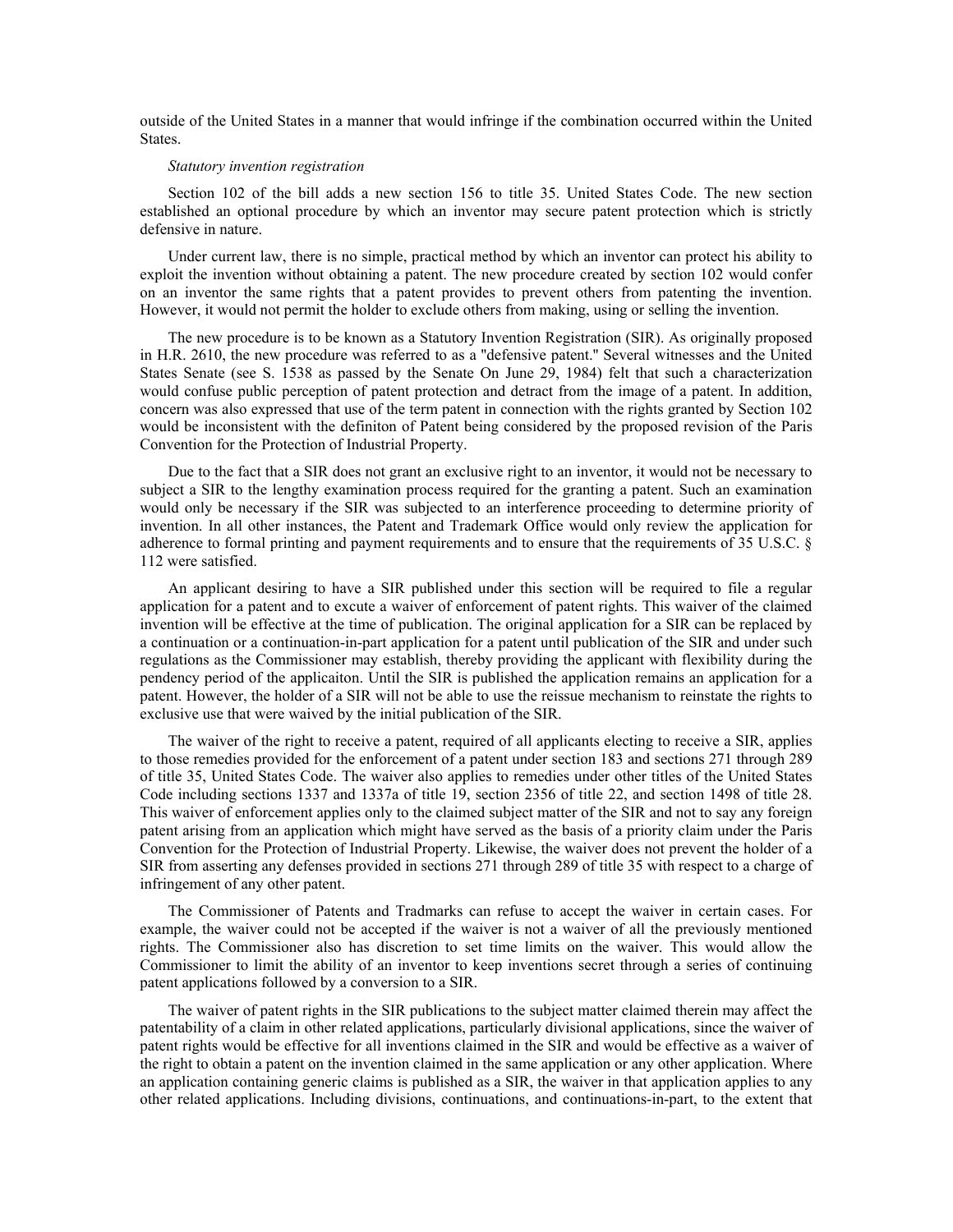the same invention claimed in the SIR is also claimed in the other related application.

The PTO may apply standards similar to those which it applies in making determinations of ''same invention'' and ''obvious type'' double patenting for purposes of determining whether or not a waiver by an applicant to claims in a SIR precludes patenting by the same applicant to subject matter in any other related application. Therefore, the waiver would preclude patenting of an invention claimed in a related application which is the same as, or not patentably distinct from, the invention claimed in the SIR. When making this determination it is the claimed subject matter of the SIR which is compared to the claimed subject matter of the related application. Where the subject matter claimed in the related application is not patentably distinct from the subject matter waived in the SIR, the claims of the related application would be rejected as being precluded by the waiver in the SIR and could not be overcome by a terminal disclaimer. If a divisional application were filed and published as a SIR claiming only a method, publication thereof would not normally effect a waiver on an application for a patent claiming only an apparatus.

The holder of a SIR containing the required waiver would be left without the exclusivity associated with a patent. In other respects a SIR issued under this section would be the same as a patent, including the application which is published as a SIR serving as the basis for a priority claim in a foreign application under the Paris Convention. A SIR would be treated the same as a U.S. patent for all defensive purposes. The applicaton, and the SIR published therefrom, could become involved in an interference; the SIR would be a ''constructive reduction to practice'' under 35 U.S.C. 102(g) ; it would be ''prior art'' under all applicable sections of 35 U.S.C.102 including section 102(3); and it would be classified and crossreferenced, disseminated to foreign patent offices, stored in the Patent and Trademark Office computer tapes, made available in commercial data bases, and announced in the *Official Gazette* of the PTO. A published SIR is intended to be a fully viable publication for defense purposes, usable as a reference as of its filing date in the same manner as a patent. A SIR would also serve as a basis to initiate or participate in an interference or priority proceeding under 35 U.S.C. 291 and could be used as a reference in defense of an infringement suit.

A SIR is based on a regularly filed application for a patent. Therefore, the filing date of the application would be a sufficient basis for a priority claim in a foreign application. Article 4, section A(3) of the Paris Convention states:

''... by a regular national filing is meant any filing that is adequate to establish the date on which the application was filed in the country concerned, whatever may be the subsequent fate of the application.''

After a SIR is published, makings such as ''patent pending'' are improper under section 292 of title 35 of the United States Code.

The SIR will serve as replacement for the current nonstatutory ''defensive publication program'' which was established under 37 CFR 1.139 . Although publication under the ''defensive publication program was intended to provide rights similar to those of the SIR, a publication under that program has been held not to be availabe as evidence of prior knowledge as of its filing date under section 102(a) of title 35 (*Ex parte Osmond,* 191 USPQ 334 (P.T.O. Bd. App. 1976)). The use of a ''defensive publication'' as a reference to prevent a patent from issuing on a subsequent application is therefore limited. A SIR, on the other hand, will have a clear statutory basis in title 35. The SIR will be "prior art" and a "constructive reduction to practice" under section  $102(a)$  and section  $102(g)$ , respectively, as of the filing date of the application on which it is based.

A SIR would not be subject to reexamination under sections 302 to 307 of title 35, United States Code.

The Commissioner is authorized by section 102 to issue SIRs for defensive purposes, but is not required to do so. The Committee selected the term ''authorized'' with the specific intent of giving the Commissioner discretion in determining whether or not a SIR should be issued on a particular application. In circumstances where the subject matter was obviously not an invention, was too informal to print, and so forth, the Commissioner has the right to refuse to publish the SIR.

Fees charged by the PTO for SIRs should be less than those charged for examined applications, and SIRs will be published sooner than patents because no substantive examinations would normally be required for SIRs. To the extent that examination is required, it will be conducted in the same manner as in any other patent application. Maintenance fees will not be charged for SIRs. Since the Commissioner may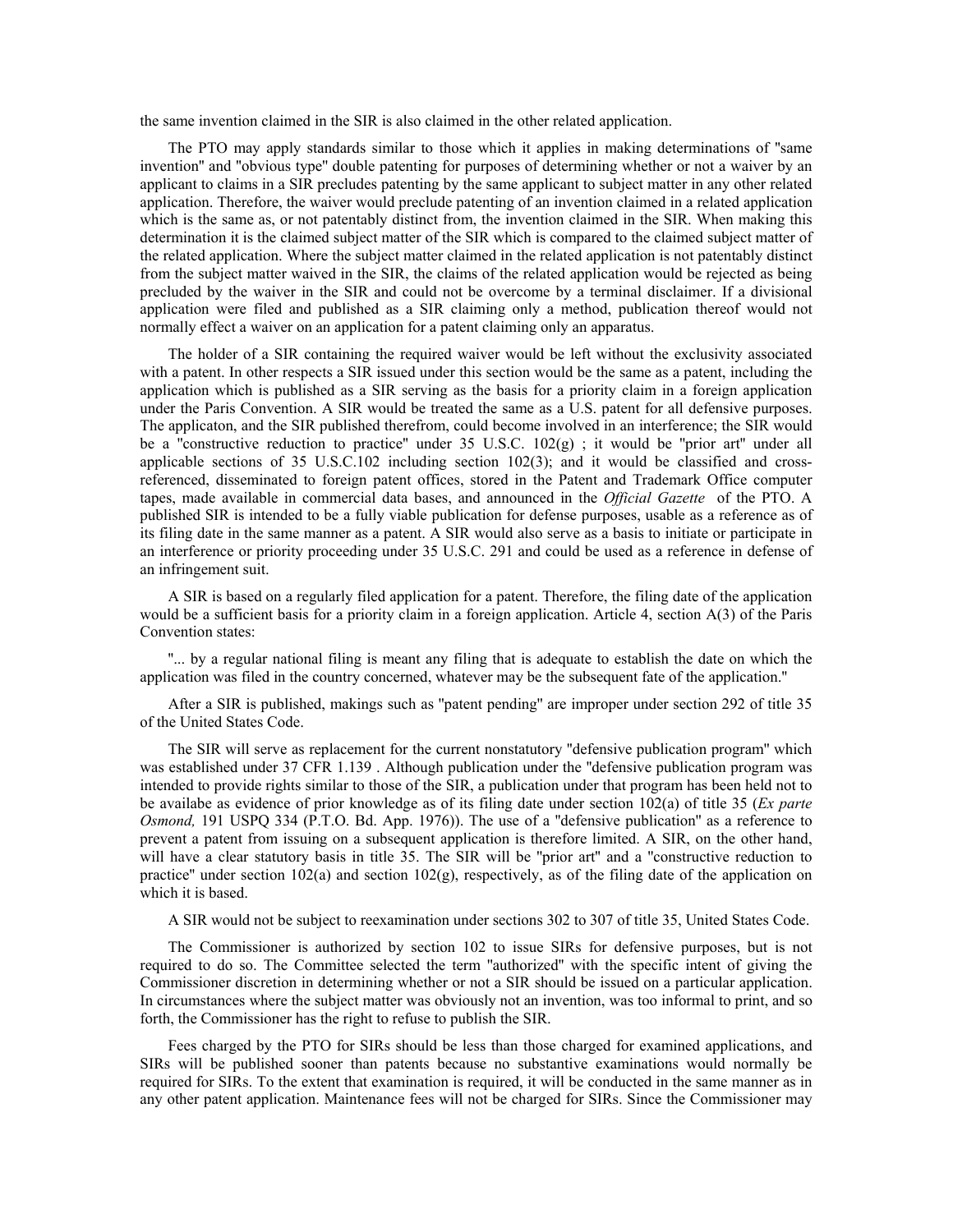permit the waiver of patent rights to be filed after the more extensive examination for a patent application has begun, the Committee expects that, if the Commissioner does so, he will charge the appropriate higher fees in such a case.

Since the fees set by the Commissioner for the new SIR procedure under section 156 of title 35 are not established under section 41(a) or (b) of that title, they are not subject to reduction if the applicant has small entity status.

If the fee for publication is not paid at the time of filing of the waiver of the right to receive a patent, the Commissioner may set a period within which the fee must be paid to prevent abandonment of the application. Such a period would be subject to petitions and fees for extensions of time under section 41(a)8. If abandonment should occur, the application may be revived under the provisions of section 41(a)7.

In the final analysis, the procedures set forth in section 102 will not only give inventors a limited form of protection more cheaply than they could get by applying for a patent, but it may also save the government substantial time and money as well. The procedure would allow the government and the private sector to make inventions public knowledge. Last, the SIR would be particularly useful to those with limited resources such as universities and small businesses, who have a new less expensive alternative to the traditional patenting of inventions.

Proposed section 102(c) requires that a SIR shall give appropriate notice to the public indicating the fact that it does not have all the attributes of a patent. This consumer protection measure will be further mandated by regulations to be issued by the Commissioner.

Section 102 is derived from H.R.  $2610$  (section 2) and S. 1538 (section  $2(a)$ ).

For further information about section 102 and various other administrative improvements, see Remarks of Robert W. Kastenmeier. 129 CONGRESSIONAL RECORD H2187 (daily ed. April 19, 1983.)

# *Foreign filing licenses*

Section 103 of the bill modifies the requirements for obtaining a license from the United States Patent and Trademark Office before filing an application in a foreign patent office. These subsections, 103(a), 103(b), and 103(c), are similar to sections, 1,2, and 3, respectively, of H.R. 4524.

Subsection (a) of section 103 substitutes the words ''through error and without deceptive intent'' for ''inadvertently'' in section 184 of the patent law. This changes the standard for granting a license retroactively where an application has been filed abroad and the subject matter is not important to national security within the meaning of section 181 of the patent law. The intent of the change is to authorize granting of retroactive licenses in cases where harmless judgemental errors have been made in good faith, provided that the applications which were filed abroad do not disclose inventions within the secrecy scope of section 181.

Subsection (a) of section 103 also adds a new paragraph at the end of section 184 of the patent law making clear that the scope of a license for a patent application permits subsequent modifications, amendments and supplements containing additional subject matter, provided that the original application does not contain subject matter which is relevant to national security and which therefore must be made available for inspection under section 181. The scope of permissible modifications, amendments and supplements is subject to conditions, the Commissioner may set by regulation.

The purpose of this new paragraph for section 184 is to make clear that a patent applicant should not be burdened with a requirement to obtain additional licenses after a license has been obtained for the initial application, except where there is a continued need to protect national security interests. Thus, the bill would not authorize a test as strict as that resulting from the court's interpertation of regulations, since revised, in *In re Gaertner,* 604 F.2d 1348 202 USPQ 714 (C.C.P.A. 1979).

Subsection (b) of section 103 complements the first part of section 103 by amending section 185 of the patent law . Section 185 as amended provides that a United States patent is not to be barred for failure to obtain a license for foreign filing if the failure was through error and without deceptive intent and the subject matter has been determined by the Commissioner not to be within the scope of section 181. The term ''within the scope of section 181'' means the secrecy scope of that section in the same fashion as that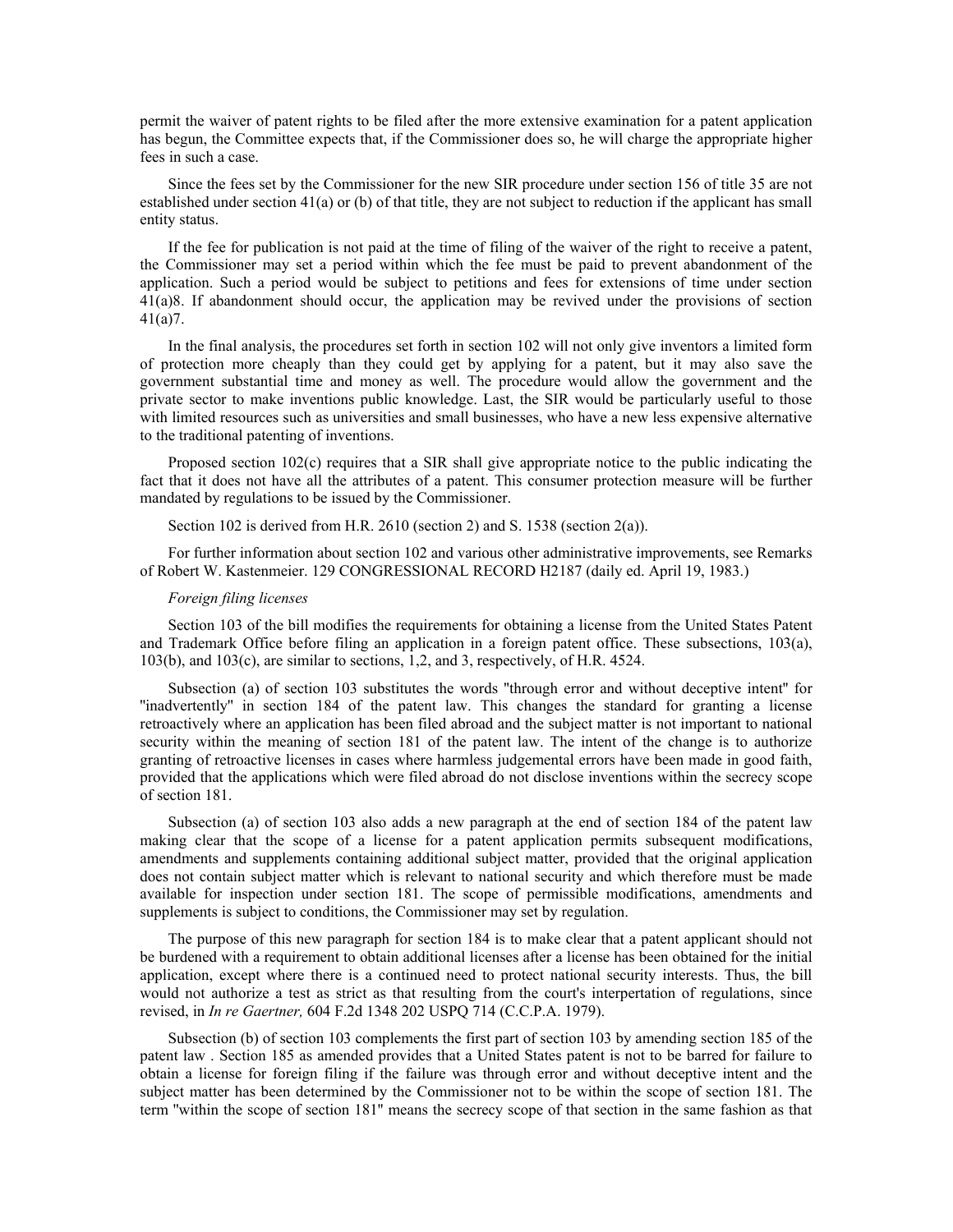term appearing in section 184 was interperted by the court in *Reese v. Dann,* 391 F. Supp. 12, 185 USPQ 492 (D.D.C. 1975).

Subsection (c) of section 103 amends section 136 of the patent law to make clear that the criminal sanctions of section 186 for failure to obtain a license apply only in instances where a person ''willfully'' files or causes or authorizes to be filed abroad an application in violation of the license requirements of section 184.

# *Prior art*

Section 104 of the bill changes a complex body of case law which discourages communication among members of research teams working in corporations, universities or other organizations. *See* Remarks of Robert W. Kastenmeier, 129 CONG. REC. E5777 (daily ed. Nov. 18, 1983).

Section 104 amends section 103 of the patent law by adding a new sentence providing that subject matter developed by another person which qualifies as "prior art" only under subsections  $102(f)$  or (g) of the patent law is not to be considered when determining whether an invention sought to be patented is obvious under section 103, provided the subject matter and the claimed invention were commonly owned at the time the invention was made.

''Prior art'' is the existing technical information against which the patentability of an invention is judged. Publicly known information is always considered in determining whether an invention is obvious. However, under *In re Bass,* 474 F.2d 1276, 177 USPQ 178, (C.C.P.A. 1973), and *In re Clemens,* 622 F.2d 1029, 206 USPQ 289 (C.C.P.A. 1980), an earlier invention which is not public may be treated under section  $102(g)$ , and possibly under  $102(f)$ , as prior art with respect to a later invention made by another employee of the same organization.

New technology often is developed by using background scientific or technical information known within an organization but unknown to the public. The bill by disqualifying such background information from prior art, will encourage communication among members of research teams, and patenting, and consequently public dissemination, of the results of ''team research.''

The subject matter which is disqualified as prior art under section 103 is strictly limited to subject matter which qualifies as prior art only under sections  $102(f)$  or (g). If the subject matter qualifies as prior art under any other subsection--e.g., subsection 102 (a), (b) or (e)--it would not be disqualified as prior art under the amendment to section 103.

The amendment applies only to consideration of prior art for purposes of section 103. It does not apply to or affect subject matter which qualifies as prior art under section 102. A patent applicant urging that subject matter was disqualified has the burden of establishing that it was commonly owned at the time the claimed invention was made.

Section 104 is not intended to permit anyone other than the inventor to be named in patent application or patent. Also, the amendment is not intended to enable appropriation of the invention of another.

The Committee expects that the Patent and Trademark Office will reinstitute in appropriate circumstances the practice of rejecting claims in commonly owned applications of different inventive entities on the ground of double patenting. This will be necessary in order to prevent an organization from obtaining two or more patents with different expiration dates covering nearly identical subject matter. In accordance with established patent law doctrines, double patenting rejections can be overcome in certain circumstances by disclaiming the terminal portion of the term of the later patent, thereby eliminating the problem of extending patent life.

The language in section 104 is parallel to but also is more precise than the language of H.R. 4525. For example, section 104 makes clearer that information learned from or transmitted to persons outside the inventor's immediate organization is not disqualified as prior art.

The term ''subject matter'' as used in section 104 is intended to be construed broadly in the same manner as the term is construed in the remainder of section 103. The term "another" as used in this amendment means any inventive entity other than the inventor. The term ''developed'' is to be read broadly and is not limited by the manner in which the development occurred.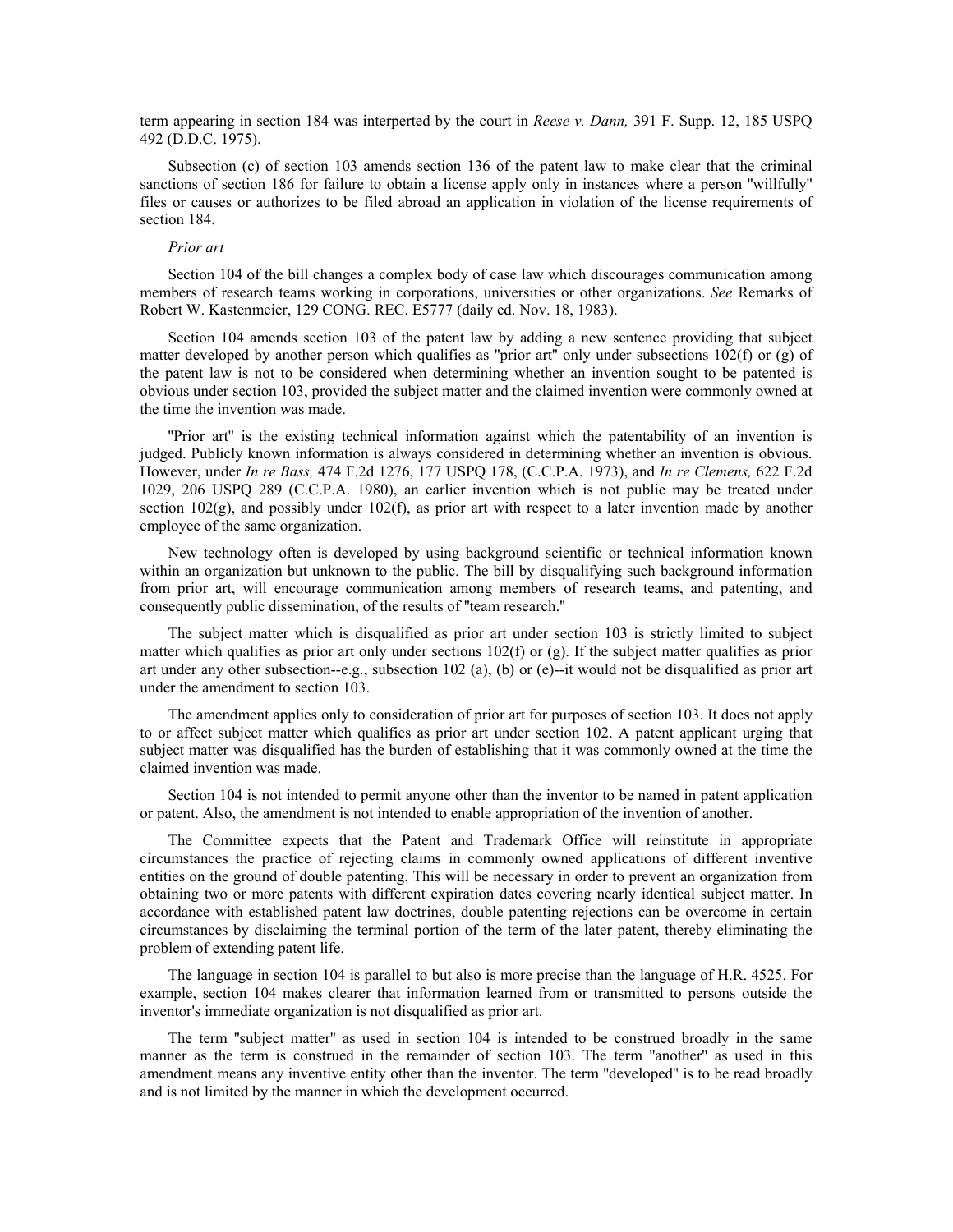# *Joint inventors*

Section 105 complements section 104 of the bill. It recognizes the realities of modern team research. A research project may include many inventions. Some inventions may have contributions made by individuals who are not involved in other, related inventions.

Subsection (a) of section 105 amends section 116 of the patent law to allow inventors to apply for a patent jointly even though (i) they did not physically work together or at the same time, (ii) each did not make the same type or amount of contribution, or (iii) each did not make a contribution to the subject matter of every claim of the patent. Items (1) and (ii) adopt the rationale of decisions such as *Monsanto v. Kamp,* 269 F. Supp. 818, 154 USPQ 259 (D.D.C. 1967). Item (iii) adopts the rationale of cases such as *SAB Industri AB v. Bendix Corp., 199* USPQ 95 (E.D. Va. 1978).

Like other patent applications, jointly-filed applications will continue to be subject to the requirements of 35 U.S.C. § 121 that an application be directed to only a single invention. If more than one invention is included in the application, the Patent and Trademark Office may require the application to be restricted to one of the inventions. In such a case, a ''divisional'' application would be entitled to the benefit of the earlier filing date of the original application.

Subsection (a) of section 105 increases the likelihood that different claims of a patent may have different dates of invention, even though the patent covers only one independent and distinct invention within the meaning of 35 U.S.C. § 121. When necessary, the Patent and Trademark Office or a court may inquire of the patent applicant or owner concerning the inventors and the invention dates for the subject matter of the various claims.

Subsection (b) of section 105 amends section 120 of the patent law to provide that an application can obtain the benefit of the filing date of an earlier application when not all inventors named in the joint application are the same as named in the earlier application. This permit greater latitude in filing ''divisional'' applications. For example, if the ''previously filed application named inventors A and B as the inventors, a later application by either A or B could be filed during the pendency of the previously filed application and claim benefit of the previously filed application. In order to be entitled to the benefit of an earlier pending application, of course, the subject matter of the claims of the later application would have to be disclosed in the earlier application.

Section 105 is taken from H.R. 4527 and includes changes recommended during testimony before the Subcommittee on Courts, Civil Liberties, and the Administration of Justice.

# *Arbitration of interferences*

Section 106 of the bill authorizes parties involved in patent interferences to arbitrate such disputes. This change parallels a provision of Public Law 97-247 which authorizes arbitration with respect to validity and infringement. Section 106 requires parties to provide notice of the aribitraton award to the Commissioner of Patents and Trademarks. Awards under this section, as under Public Law 97-247 , affect only the parties involved. The final sentence of subsection 135(d) of the patent law, added by section 106, makes clear that nothing in this bill abrogates the final authority of the Commissioner to determine the patentability of an invention covered by patent application.

Section 106 of bill is nearly identical to H.R. 4528.

### *Effective date: Title I*

Section 107 of the bill describes how and under what circumstances the changes to the law made in sections 101 through 106 will take effect.

Subsection (a) provides that, subject to the remaining subsections of section 107, the amendments shall apply to all patents granted before, on, or after the date of enactment and to all applications pending on or filed after the date of enactment. The only exception is that the remedy created by section 101 in adding a new section 271(e) to title 35, United States Code, shall only apply to patents issued after the date of enactment.

Subsection (b) provides that the Act will have no effect on final decisions of a court or the Patent and Trademark Office if the time for appeal has expired.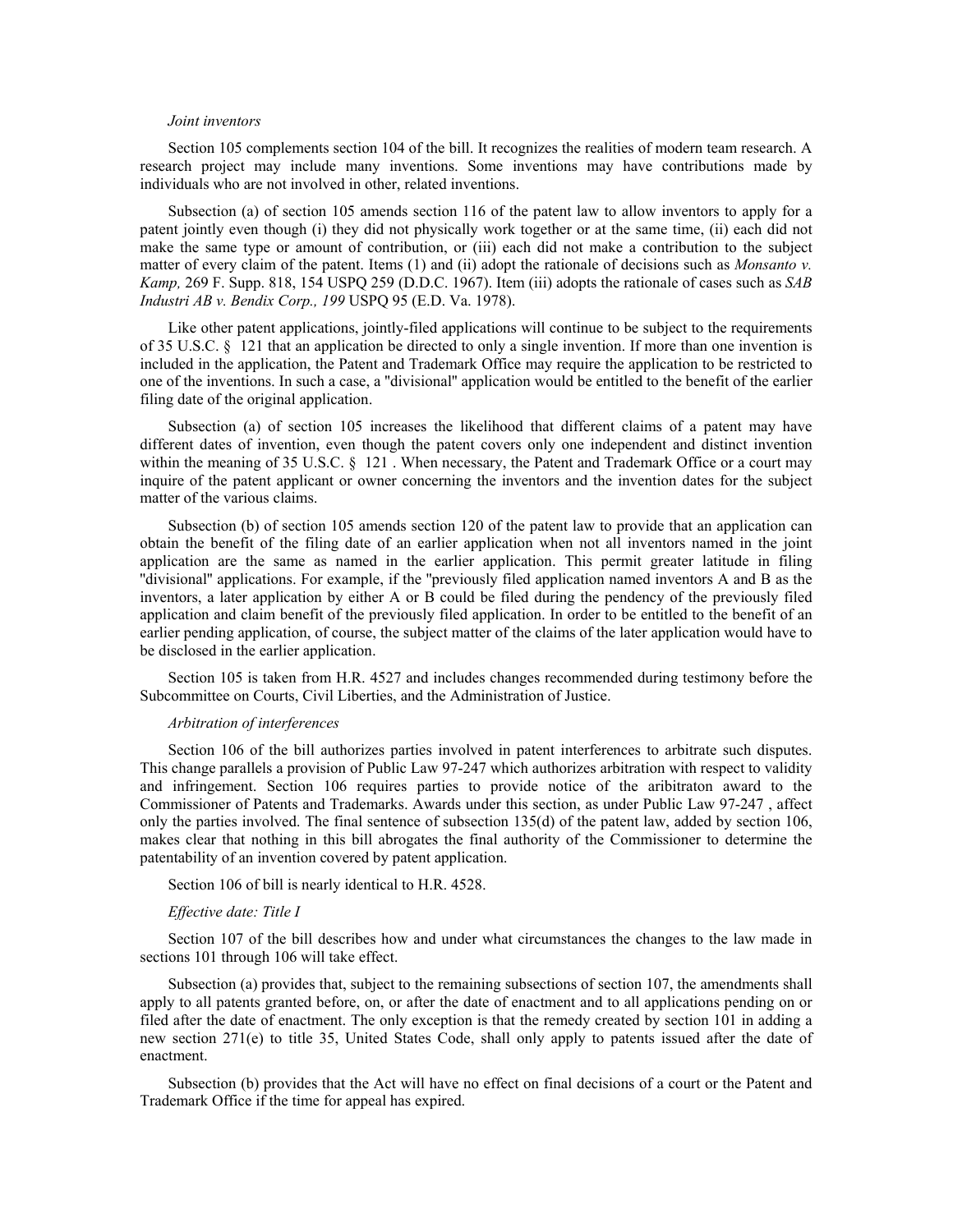Subsection (c) limits the applicability of section 271(f) to acts which occur after the effective date of this Act.

Subsection (d) authorizes a court to provide equity according to the terms specified to parties to litigation who acted in reasonable and good faith reliance that a patent was invalid for reasons obviated by sections 103, 104, or 105 of this Act. The Committee intends that persons who did embark on a commercial course of action because of a legal opinion based on ascertained facts that a certain patent or patents were invalid shall have the burden of establishing reasonable reliance with competent evidence.

Subsection (e) states that certain amendments to the law made by this Act will in the future prevent patents from being found to be invalid for reasons not related to the patented invention itself. The Committee recognizes that on the date of enactment there may be cases pending in the judicial system in which the validity of patents are at issue for the very reasons obviated in this Act. The Committee intends that such cases should be determined on the basis of the substantive law existing prior to the date of enactment. However, the judgment of a court in such a case subsequent to the date of enactment shall affect only the parties to the case and shall not result in the forfeiture of a patent as to non-parties to the litigation.

# TITLE II: PATENT AND TRADEMARK OFFICE PROCEDURES

# *Board of Patent Appeals and Interferences*

Sections 201-207 of the bill amend section 7 of title 35, United States Code, to combine the Board of Appeals and the Board of Patent Interferences of the Patent and Trademark Office into a single Board, i.e., the Board of Patent Appeals and Interferences. This is accomplished by eliminating all references to either the existing board of Appeals or the Board of Patent Interferences.

Section 202 of the bill amends section 135 of title 35, United States Code, to permit the Board of Patent Appeals and Interferences to consider all patentability issues on interferences.

At present, if two or more inventors claim the same patentable invention, the Patent and Trademark Office is required to determine ''priority''; that is, who was the first inventor. The administrative proceedings to determine priority in the Patent and Trademark Office are known as ''interference proceedings.'' Under existing law, the Board of Patent Interferences is not authorized to consider all questions of patentability when determining priority. The Board of Patent Interferences can consider only priority and other issues which have been held to be ''ancillary to priority.'' For example, it has been held that the Board of Patent Interferences does not have jurisdiction to decide whether a claim in an application of a patent is patentable over prior art (*see e.g., Glass v. DeRoo,* 239 F.2d 402 (CCPA 1956)). This restriction on the Board's jurisdiction unduly complicates the process for obtaining a patent based on an application which becomes involved in an interference. In addition, determining whether an issue is ancillary to priority is a difficult and length endeavor (*see e.g., Tofe v. Winchell,* 645 F.2d 58 (CCPA 1981); *Hester v. Allegezer,* 645 F.2d 513 (CCPA 1981); and *Magdo v. Koot,* 699 F.2d 1325 (Fed. Cir. 1983)). The longest interference took over 13 years in the Patent and Trademark Office. While most interferences are not that long, the substantial delays in issuing a patent due to the lengthy interference proceedings and subsequent *ex partes* proceedings are harmful to both applicants and the public. Lack of confidence in the patent law system is the ultimate result.

In response to the problem, the Patent and Trademark Office already has published regulations to streamline this process (49 Fed. Reg. 3788 (Jan. 30, 1984)). The Committee finds, however, that one of the reasons for the lengthy proceedings in the Office is a jurisdictional problem that can only be cured by legislation. The Board of Appeals of the Patent and Trademark Office can consider patentability, but not priority. As noted above, the Board of Patent Interferences can consider priority, but not all questions of patentability. This statutory jurisdictional inconsistency is eliminated through the merger of these two Boards. By combining the two Boards into a single Board having jurisdiction to consider priority and patentability, it is expected that interferences will become simpler, more expeditious, and less costly. Under the bill, all issues of patentability and priority which arise in an interference can be decided in a single proceeding rather than in a series of complicated *inter partes* and *ex partes* proceedings (*see, e.g., Switzer v. Sockman,* 333 F.2d 935, 936 (CCPA 1964) and *Sze v. Bloch,* 458 F.2d 137, 138-139 (CCPA 1972)). The Patent and Trademark Office and reviewing courts will no longer have to decide whether an issue is ''ancillary to priority.''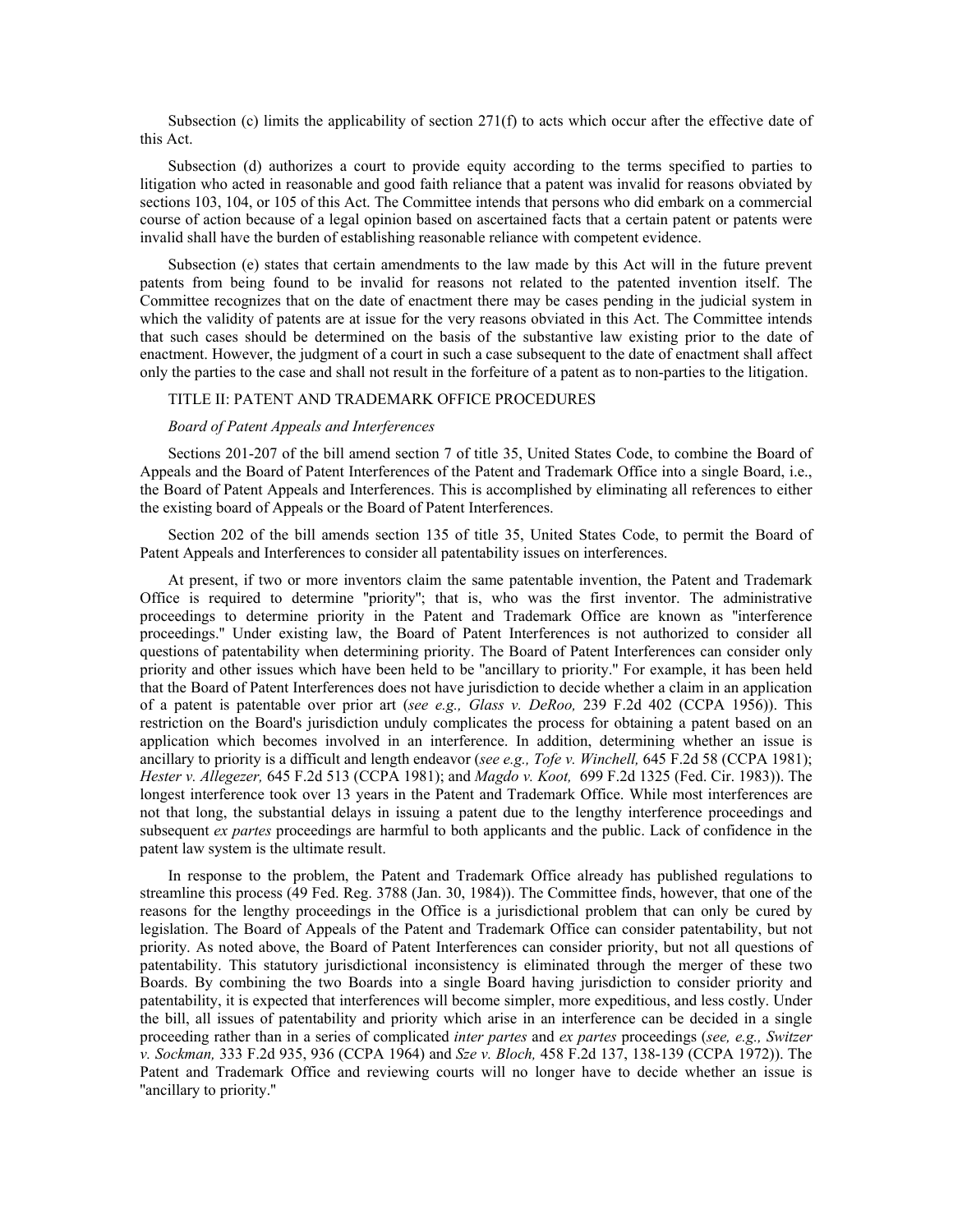Section 207 provides that the amendments made by this title shall take effect three months after the date of enactment of this act.

Sections 201-207 are substantially derived from H.R. 4462 (section 2) and S. 1538 (sections 11 through 22).

# TITLE III: NATIONAL COMMISSION ON INNOVATION AND PRODUCTIVITY

Section 301 creates a Natinal Commission on Innovation and Productivity. During the past three Congresses, much has been heard about the need to improve American creativity. The fostering of technological change and the stimulation of innovation have become our goals. Relatively little has been done to examine how to accomplish these objectives on an employee level. The purpose of the National Commission is to focus attention on this question.

The Commission will be charged with the task of studying the level of innovation of employed inventors and examining the various options for increasing the productivity of individual employed inventors. The section does not represent any view about the merits of the two proposals pending in the 98th Congress: H.R. 3285 and 3286, relating to statutory changes in the rights of employed inventors. The statutory framework used here is derived from the model used by the Committee in creating other study entities such as the National Commission on Reform of Federal Criminal Laws (Brown Commission) and the Commission on Revision of the Federal Court Appellate System (Hruska Commission).

Section 302 sets forth the membership of the Commission. Three members shall be appointed by the President, three by the Speaker of the House, and the three by the President of the Senate, making a total of nine members. The President of the United States shall designate the Chairman of the members appointed by the President. One member should be a high-ranking officer or employee of the United States, one should be an employer who employs inventors, and the third should be an employed inventor.

Section 303 sets forth the duties of the Commission.

Section 303 provides that the Commission shall make a full and complete review and study of the level of innovation and productivity of employed inventors. Such study shall include an analysis of the various contractual and legislative methods available to inspire or stimulate individual and corporate innovation and productivity, including an assessment of the techniques used in other countries (such as West Germany) to achieve this objective. Such study may include an assessment of those aspects of other areas of intellectual property law that inspire or stimulate such innovation and productivity. In particular, the Commission may want to examine the issue of work-for-hire in copyright law. The Commission shall make recommendations for such revisions of the laws of the United States, including the repeal of unnecessary or undesirable statutes, and such other changes as the Commission considers will better foster innovation and productivity by employees.

Section 304 sets forth a compensation scheme for Commission members. A member of the Commission who is a member of Congress or a public servant shall receive no additional compensation. Members of the Commission from private life are to be paid at a *per diem* rate of up to Executive Level III.

Section 305 provides for the duties and pay of the Director and staff of the Commission. The Director, who is subject to the control of the Commission, shall supervise the activities of Commission employees, shall prepare reports for the Commission, and shall perform duties that may be assigned.

Section 306 provides for other Federal agencies to cooperate with the Commission. Since there is substantial expertise in government agencies about innovation and patent policy, it is hoped that these agencies will assist the Commission in achieving its assigned functions.

Section 307 requires the Commission to submit interim reports on its activities to the President and the Congress as the Commission deems appropriate, except that at least one report shall be so submitted within one year. The Commission shall submit its final report to the President and the Congress within two years after the date of enactment and the Commission shall cease to exist sixty days after the date of the submission of its final report.

Section 308 provides the GSA with authority to provide administrative services on a reimbursable basis.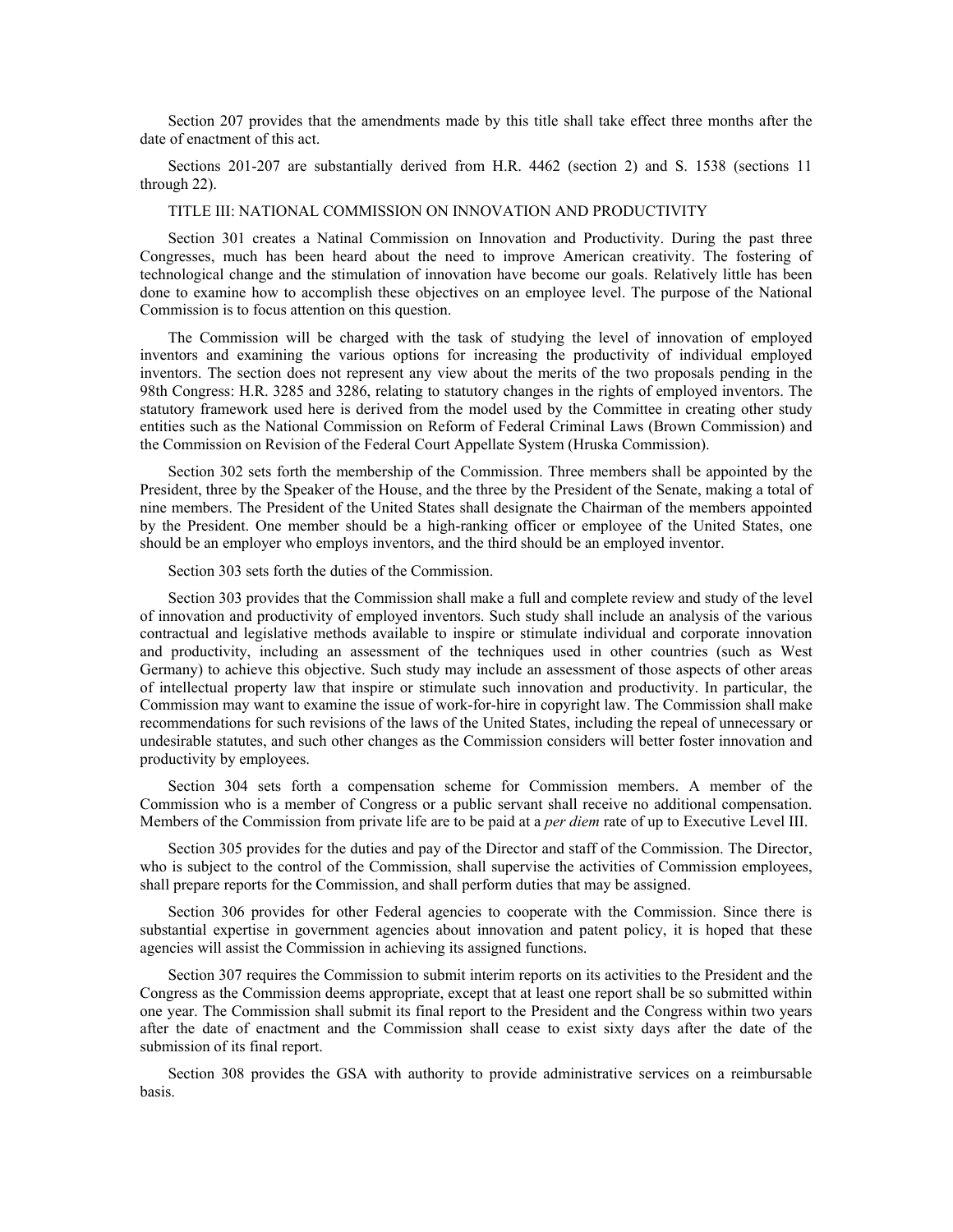Section 309 provides for an authorized appropriation of up to one million dollars for the operation of the Commission.

Section 310 provides that this Commission shall be established effective January 21, 1985.

# TITLE IV: MISCELLANEOUS PROVISIONS

# *International stage*

Section 401 is composed of two amendments to title 35, United States Code.

Subsection 401(a) amends section 361(d) of title 35, United States Code, to provide a one-month grace period from the date of filing of an international application for the payment of the basic international fee and the transmittal and search fees.

Subsection 401(b) amends section 366 of title 35, United States Code, to clarify the effect of withdrawal of an international application on claims for the benefit of its filing date. The withdrawal of an international application designating the United States will not deprive an applicant of the right to claim the benefit of the filing date of such an international application, provided the claim is made before that application is withdrawn. Stated otherwise, this clarifies that withdrawing the designation of the United States in an international application is comparable to abandoning a national application as far as a claim for an earlier filing date is concerned.

This section is derived from sections 5 and 6 of H.R. 2610. and sections 4 and 5 of S. 1538.

#### *National Stage*

Section 402 comprises several housekeeping amendments to title 35, United States Code.

As a general proposition, the amendments made by subsections  $402(a)-(d)$  to 35 U.S.C. § 371 set forth a legislative scheme to provide greater flexibility in the Patent and Trademark Office for the handling of international applications. In addition, these subsections, by relaxing the requirements which international applicants must satisfy by the commencement of the national stage, give international applicants benefits similar to those given national applicants by P.L. 97-247 with respect to the time for filing the national fee and oath or declaration.

Subsection 402(e) amends section 372(b) of title 35, United States Code, to authorize the Commissioner to require a verification of the translation of an international application or any other document pertaining thereto if the application or other document was filed in a language other than English. An authorization for the Commissioner to require verification in appropriate cases is necessary since subsection (c)(2) of section 371 was amended to remove the requirement that the translation be verified in all cases.

Subsection 402(f) also deletes section 372(c) of title 35, United States Code, thereby discontinuing the requirement for payment of a special fee to maintain claims in an international application which were not searched by an international searching authority. This deletion was made to place international applications processed in the national stage on the same footing as purely national applications.

Subsection  $402(g)$  amends section  $376(a)$  of title 35, United States Code, to delete mention of the special fee in order to conform with amendment of section 372(c) made above.

Section 402 is derived from section 7, 8 and 9 of H.R. 2610, and section 6, 7 and 8 of S. 1538.

#### *Technical amendments*

Section 403 provides two necessary technical amendments to title 35, United States Code.

Subsection (a) replaces the term ''Patent Office'' with ''Patent and Trademark Office'' throughout title 35, United States Code, to conform to the provisions of Public Law 93-596 .

Subsection (b) amends the table of contents at the beginning of title 35, United States Code, to reflect the Patent Cooperation Treaty. This amendment corrects an oversight in previous legislation.

Section 403 is derived from section 10 of H.R. 2610 and section 9 of S. 1538.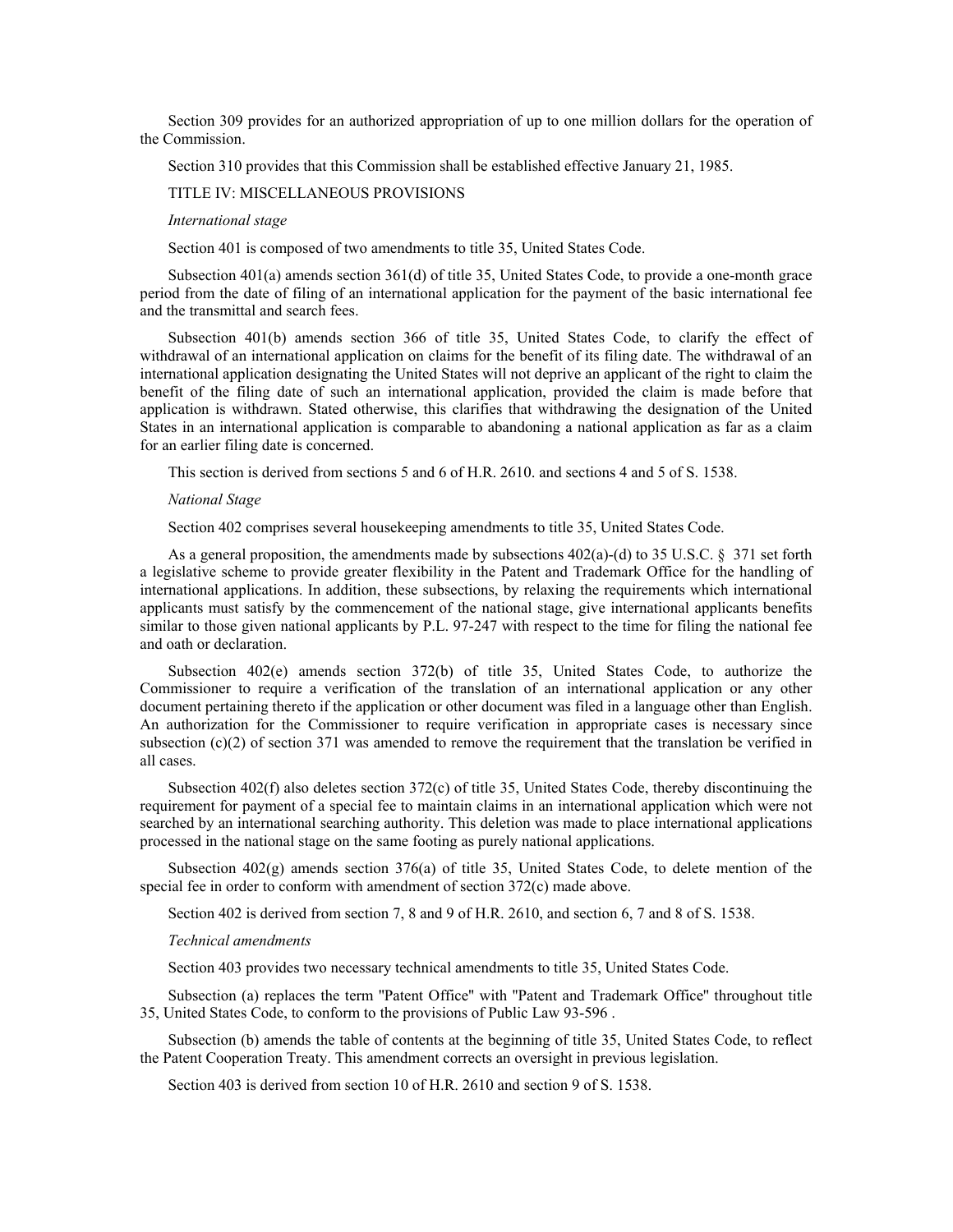# *Patent fees*

Section 404 is also a technical amendment to insure that no maintenance fees are charged for plant patents, regardless of when filed. Without this provision, plant patent owners whose applications were filed between the dates of enactment of Public Law 96-517 and Public Law 97-247 would be subject to payment of maintenance fees, while plant patent owners whose applications were filed outside those dates would not be subject to such fees. This provision eliminates that inconsistency.

Section 404 is derived from section 11 of H.R. 2610 and section 10 of S. 1528.

# *Trademark Trial and Appeal Board*

Section 405 amends section 3 of title 35, United States Code, to provide for compensation to the members of the Trademark Trial and Appeal Board of the Patent and Trademark Office at a rate equal to that of GS-16s under the General Schedule.

Section 405 is derived from section 23 of S. 1538.

# *Effective date*

Subsection 406(a) provides that section 404 (no patent maintenance fees for plant patents) and the technical amendments made by section 403 shall become effective on the date of enactment of the Act.

There should be no difficulty in making these provisions effective immediately. The current inequality of treatment for plant patents should be eliminated with great haste. Similarly, the name change envisoned in section 403 and the reference to the Patent Cooperation Treaty can occur immediately.

Subsection 406(b) provides that the amendments made by sections 401, 402, and 405 of this Act shall become effective six months after the date of enactment of this Act. These sections, which provide various administrative changes to existing patent law, require an orderly transition between the new and old procedures. Six months is the amount of time allowed for the transition period.

Mr. KASTENMEIER, Mr. Speaker, I am pleased to present to the House H.R. 6286, the Patent Law Amendments Act of 1984 , as amended by the other body.

The amendment before us accepts the Senate amendments with one exception. Not included is a nongermane amendment to the Lanham Act.

The bill before us today satisfies the ''public interest'' test of patent law reform. The bill is likely to be seen by most observers as mundane or technical in nature. Each of the titles addresses a specific, narrow concern in the patent law. However, without enactment of these housekeeping-oriented measures, the patent system would not be responsive to the challenges of a changing world and the public would not benefit from the release of creative genius.

Now, let me turn to a very brief summary of the bill. I note parenthetically that the two most controversial provisions-- relating to process patent protection and changes in the rules with respect to foreign license filing--have been omitted. No doubt these issues will be revisited next Congress.

Title I contains several important patent law improvements.

Section 101 of the bill provides that a product's patent cannot be avoided through the manufacture of component parts within the United States for assembly outside the United States.

Section 102 establishes a new procedure for a statutory invention registration, thereby creating an optional procedure by which an inventor may secure patent protection that is strictly defensive in nature. This new option will be very useful to those with limited resources such as universities and small businesses who will be able to select, in appropriate cases, a less expensive alternative to the more costly patent process.

Section 104 provides that unpublished information known to the inventor does not constitute prior art in the field of the invention, and therefore cannot serve to defeat the patentability of that invention. This latter change will be of material benefit to university and corporate research laboratories where the free